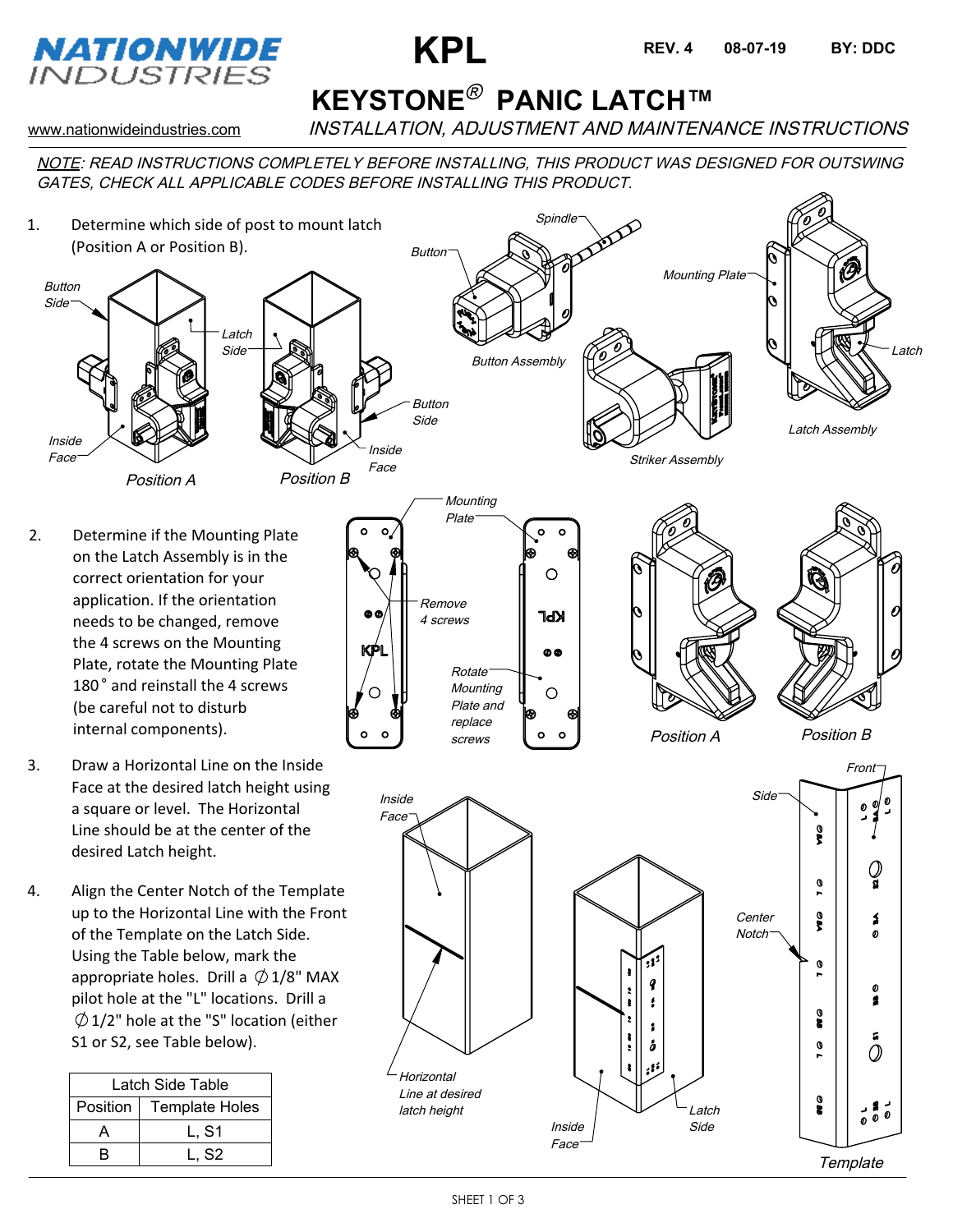

Inside Face

Button Side

 $\mathbf{G}$  $\pmb{\delta}$  $\pmb{\ddot{\xi}}$  $\mathbf{r}$ 

 $\boldsymbol{\delta}$ N,  $\circ$ 



**KEYSTONE<sup>®</sup> PANIC LATCH™** 

1st Notch 2nd Notch 3rd Notch

5" post

www.nationwideindustries.com INSTALLATION, ADJUSTMENT AND MAINTENANCE INSTRUCTIONS

5. Align the Center Notch of the Template up to the Horizontal Line (from step 3) with the Front of the Template on the Button Side. Using the Table below, mark the appropriate holes. Drill a  $\emptyset$  1/8" MAX pilot hole at the "B" locations (either BA or BB, see Table below). Drill a  $\emptyset$  1/2" hole at the "S" location (either S1 or S2, see Table below).

| <b>Button Side Table</b> |                       |
|--------------------------|-----------------------|
| Position                 | <b>Template Holes</b> |
| Δ                        | BA. S2                |
| R                        | <b>BB. S1</b>         |

- 7. Install the Button Assembly using the holes drilled in step 5. Without the Button being depressed the Spindle should protrude from the Latch Side of the post by about 3/8".
- 8. Install the Latch Assembly using the holes drilled in step 4. The Spindle should fit into the hole in the back of the Mounting Plate on the Latch Assembly.
- 9. Test the Button, the Latch should retract when the Button is depressed and the Latch should lower and the Button should return after the Button is released. If the latch does not sit in the fully down position without the button depressed, check spindle length.
- 10. Test the key, insert the key into the cylinder and turn clockwise until the key stops, the latch should retract. Turn the key back (counterclockwise) to the vertical position, the latch should return to the lower position.
- 11. With both the Button Assembly and Latch Assembly installed, line up the Striker Assembly with the Latch Assembly and install Front Screws. Adjust the Strike Bar horizontally with the Adjustment Screw using a flat head screwdriver so the Strike Bar Housing is centered in the Latch Assembly. DO NOT USE POWER TOOLS for adjustment, use only hand tools.
- 12. Test the Button, the latch should release the Striker Assembly and allow the gate to be opened. Test the Key, when turned clockwise until it stops, the latch should release the Striker Assembly and allow the gate to be opened. Install the remaining screws in the Striker Assembly.

4thNotch 5th Notch 6th Notch **Spindle** 6. Cut the Spindle to the proper length. If your post is 5" no cutting is required. For a 4" post cut at the second notch. For a 3" post cut at the 4th notch. For a 2" post cut at the 6th notch. Each notch is spaced at 1/2".